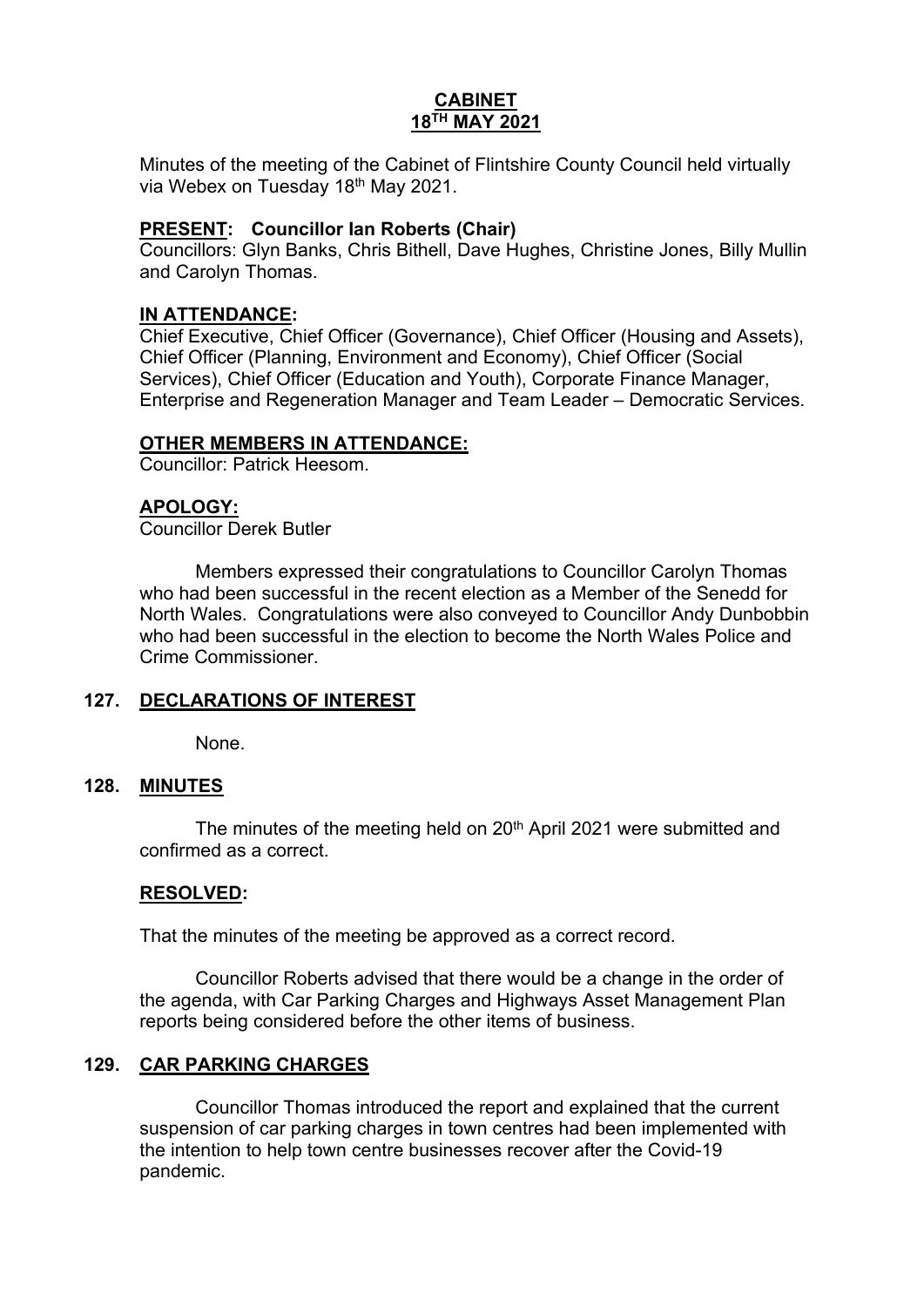The car park in Talacre was seen as a specific 'end destination' car park and the report sought approval to reinstate the charges in that car park.

The report also sought approval for the introduction of a charging regime on the newly developed Park and Ride car park that had been built on Deeside Industrial Park.

Councillor Banks supported the report, as did Councillor Jones who said this would help with the traffic problems in Zones 1, 2 and 3 on Deeside Industrial Park.

## **RESOLVED:**

- (a) That the reintroduction of parking charges in Talacre car park be approved; and
- (b) That the introduction of a charging structure for the Park and Ride car park on Deeside Industrial Park be approved.

## **130. HIGHWAY ASSET MANAGEMENT PLAN**

Councillor Thomas introduced the report and explained that the highway network was the highest valued infrastructure asset owned by the Council, with the carriageway and footway asset alone valued in excess of £1 billion. The safe and usable condition of the network was essential to maintaining economic and social connectivity, both within Flintshire and with the wider region and the Highway Asset Management Plan (HAMP) framework provided the principles for managing the network, recognising the importance of the highway infrastructure in supporting a number of the Council's key objectives.

The report provided an update on the development of the Council's HAMP and explained how the Council utilised the principles of the HAMP to guide the strategy for managing and maintaining the highway infrastructure.

The Chief Officer (Streetscene and Transportation) explained that the allocation of funds was done based on the areas in need the most, and priorities changed due to risks on the network which were identified during assessments by area co-ordinators.

The report had been submitted to Environment and Economy Overview and Scrutiny Committee the previous week, where a discussion had also taken place on a pilot that had been undertaken using recycled plastic to replace small areas of asphalt. The Committee were supportive of the trial and requested that a wider trial be undertaken. Work would be undertaken to identify any potential sites for such trials.

## **RESOLVED:**

(a) That the content of the report, and the review of the Highway Asset Management Plan be noted;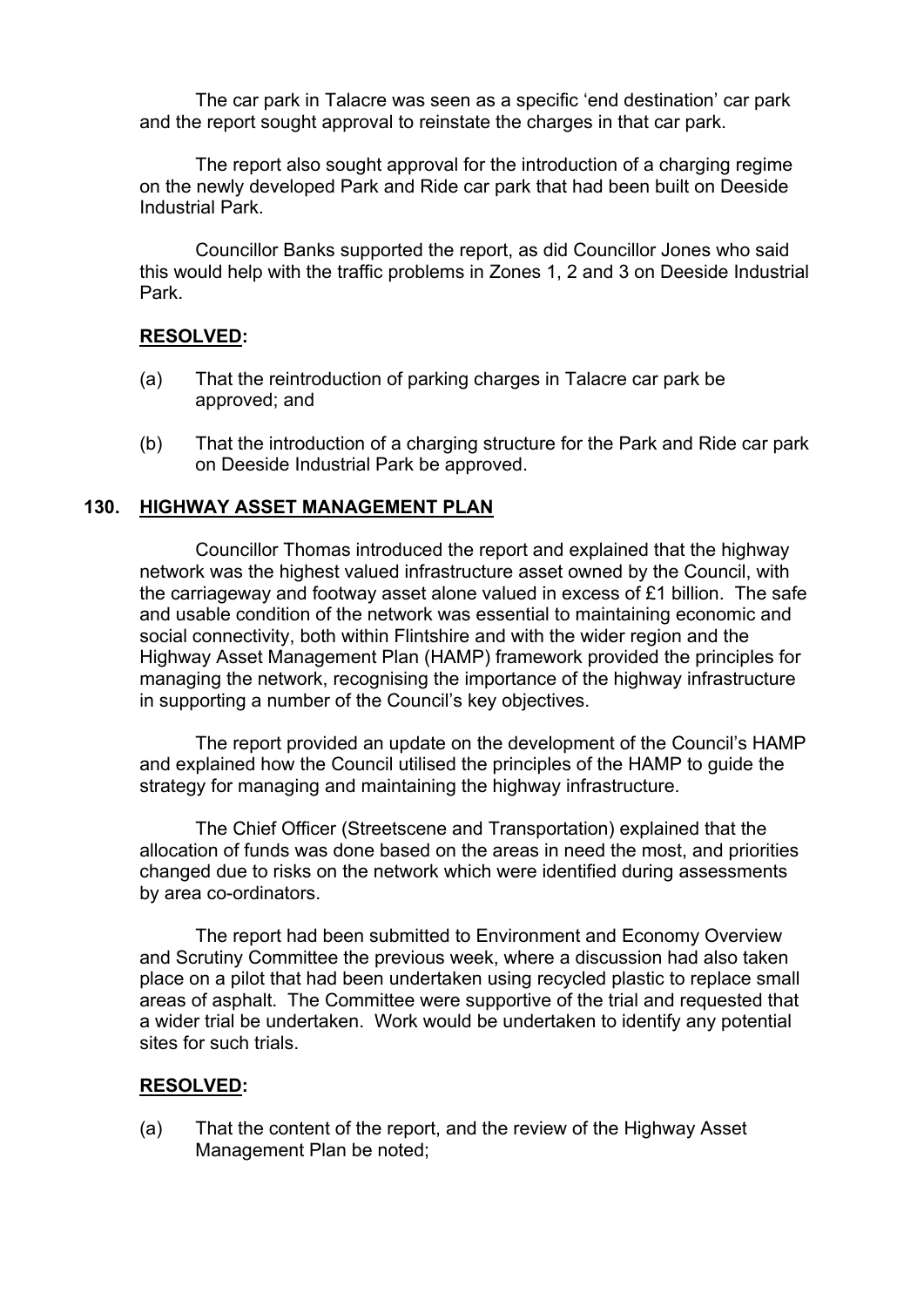- (b) That the current arrangements and actions of the portfolio to maintain the highway network be noted; and
- (c) That the revised policy for Highway and Car Park Safety Inspections, Intervention Criteria and Response Times to include a revised approach to highway structure inspections be approved.

### **131. COUNCIL PLAN 2021/22**

Councillor Mullin introduced the report and explained that the Council Plan for 2017/23 was adopted with the purpose of setting out the key priorities of the Council for the current electoral term. The plan was subject to annual review.

The Plan for 2021/22 had been reviewed and refreshed for structure and content and took into account continued recovery in addition to the longer-term strategic objectives.

The Council Plan was published as two documents. Part 1 set out the intent, and Part 2 set out the risks, performance measures, targets and milestones against which achievement would be measured and evaluated.

The framework was built around six themes:

- Economy;
- Education and Skills;
- Green Society and Environment:
- Affordable and Accessible Housing;
- Personal and Community Well-being; and
- Poverty

The Chief Executive explained that each of the six themes was accompanied by a strategic statement which lent themselves to Well-being objectives. The themes had been mapped against the Overview and Scrutiny Committees for reporting and accountability. The delivery of the Plan was the responsibility of the Cabinet. Part 1 had been shared with the Overview and Scrutiny Committees for review and comments; no significant change to Part 1 was required as the Committees were supportive. Part 2 had been finalised for recommendation in the confidence that Members were supportive of Part 1 as the super-structure of the Plan.

The published Plan would be available on the Council's website by the end of July.

#### **RESOLVED:**

- (a) That the Council Plan 2021/22 Part 1 in final form be approved for recommendation to Council; and
- (b) That the content of the Council Plan 2021/22 Part 2 be approved for addition to Part 1 for recommendation to Council.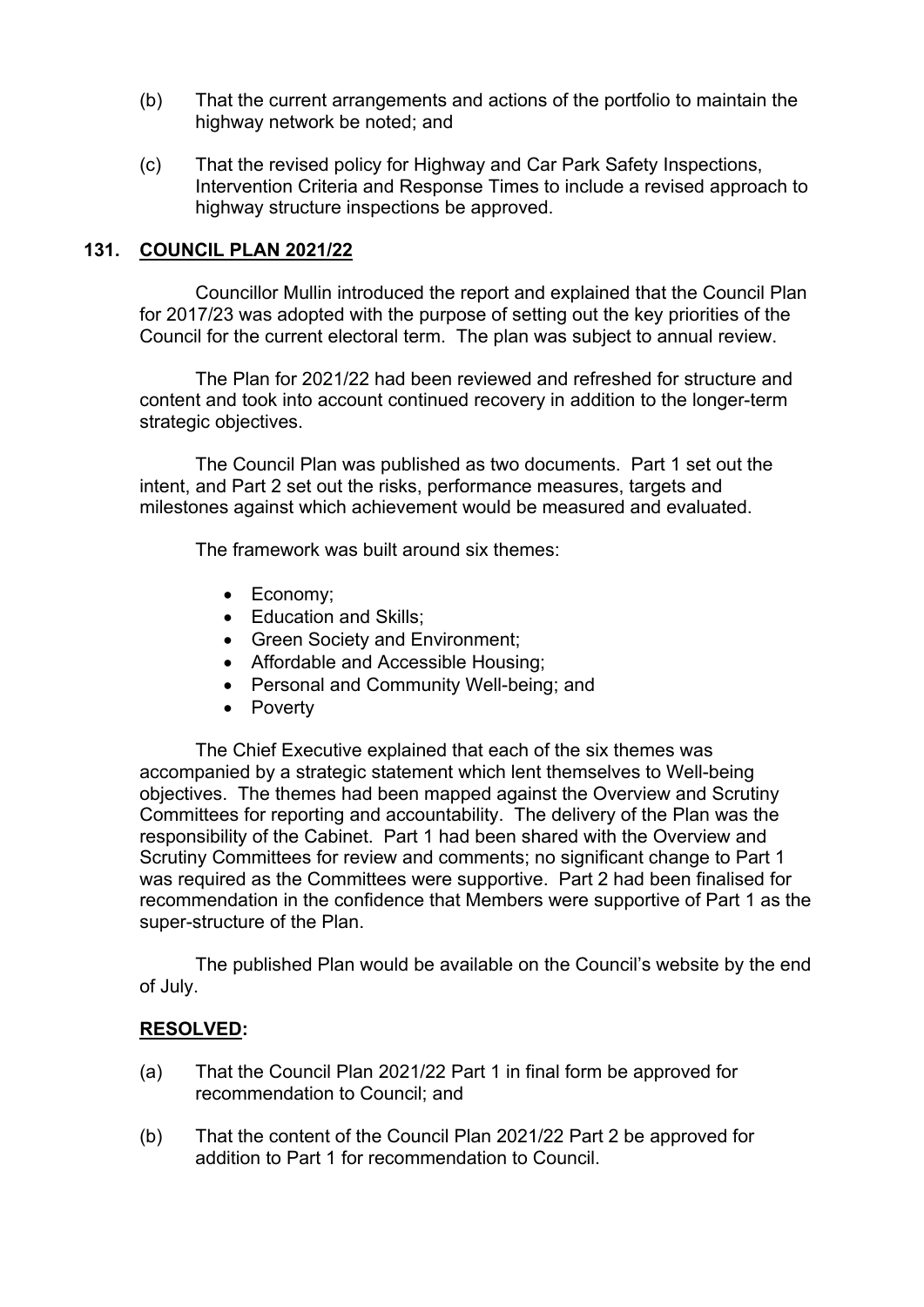# **132. TOWN CENTRE REGENERATION**

The Enterprise and Regeneration Manager introduced the report and explained that smaller town centres across the UK had been facing challenging economic circumstances for many years due to changing customer behaviours. The Covid-19 pandemic had accelerated those trends although it remained too early to understand the long term impacts of the pandemic.

The report provided an update on the strategic context for town centre regeneration, the funding currently available to support it and the programmes of work underway in Flintshire. The report proposed an increased emphasis on intervention to create more sustainable use of properties within town centres.

There was an increased Welsh Government (WG) focus on empty town centre properties with a refocusing of their loans programme, with local authorities being encouraged to use their enforcement powers more fully to bring units back into use. WG would be supporting each area to develop an action plan for that work.

In order to deliver the programme effectively increased resources would need to be made available. It was anticipated that, in the short term, a suitably experienced and qualified manager role would be required to drive forward the regeneration programme together with some modern trainee support to the team to free up time for project delivery. The estimated annual revenue cost was outlined in the report.

The report had been submitted to Environment and Economy Overview and Scrutiny Committee where it was fully supported.

Councillor Roberts welcomed the report and commented on the successful regeneration works that had taken place in Flint and Holywell, and he was pleased to note how vibrant Mold was. Discussions were underway on Buckley Town Centre and a masterplan was being developed for Shotton. A masterplan for Connah's Quay would also need to be developed. In addition, smaller communities needed to be considered.

The Chief Executive explained that a separate discussion needed to take place on how the Council would resource aspects included within the Council Plan. A report would be submitted to a future meeting.

Councillor Jones also welcomed the report and asked that reference to people with learning difficulties and autism be included in paragraph 1.14.

#### **RESOLVED:**

- (a) That the progress in delivering the priorities for town centre regeneration agreed at the March 2020 Cabinet meeting be noted;
- (b) That the resource implications of delivering the programme be noted, and that they will be considered for inclusion in the development of the Medium Term Financial Strategy and Capital Programme; and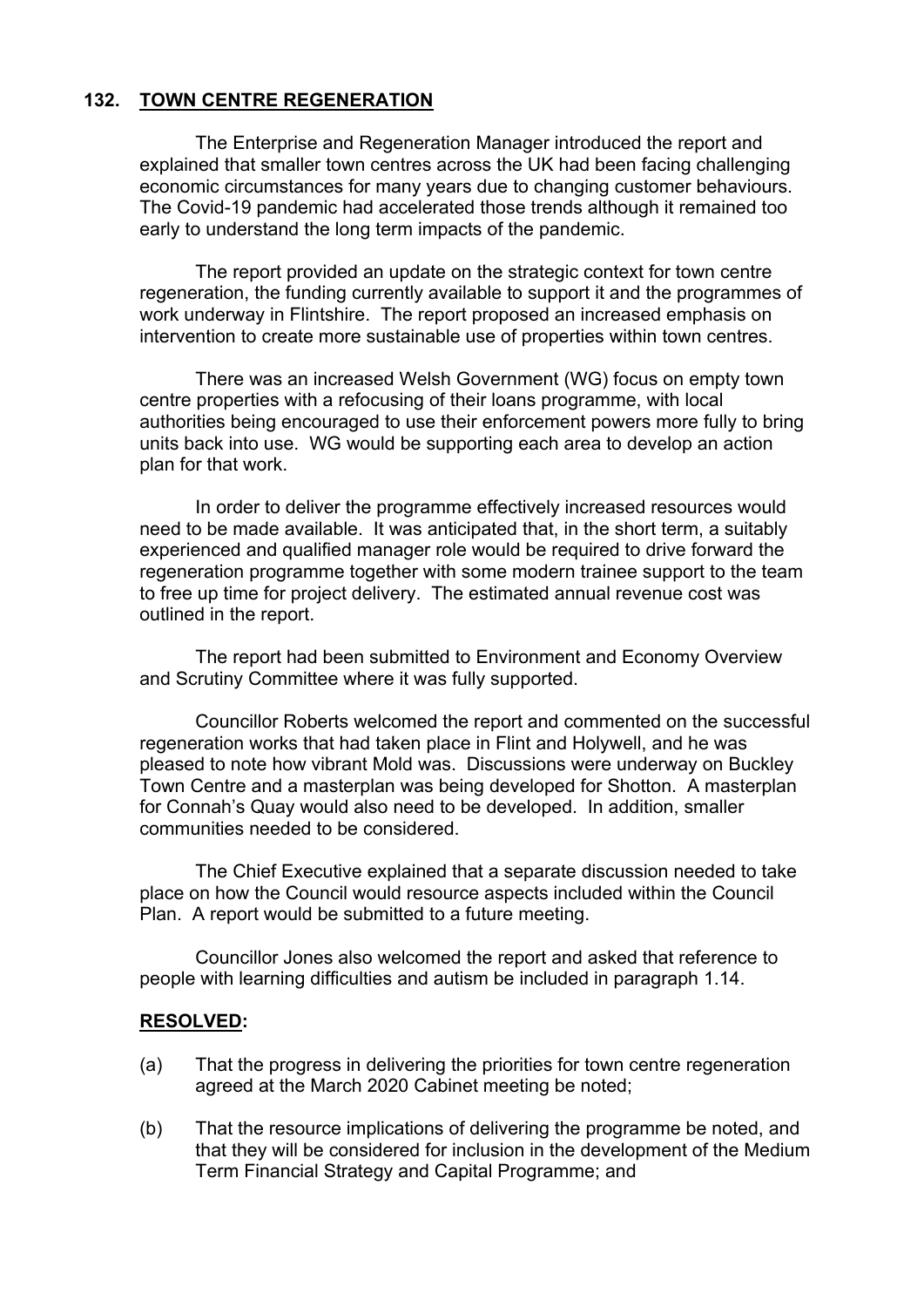(c) That delegated authority be given to the Chief Officer (Planning, Environment and Economy) in consultation with the Cabinet Member for Economic Development to bid for external funding as it becomes available to support the approaches to town centre regeneration set out in the report.

### **133. WELSH GOVERNMENT ADDITIONAL SCHOOLS CAPITAL REPAIR AND MAINTENANCE FUNDING GRANT**

Councillor Roberts introduced the report and explained that the Council was in receipt of an additional schools capital repair and maintenance grant from Welsh Government (WG).

The Grant, which was on a formula basis, was £2.526,501 and was for capital repair and maintenance projects within schools during the 2021/22 financial year.

The Chief Officer (Education and Youth) said the report sought approval to review and agree the draft programme in order that individual projects could be progressed with expediency. The draft programme was appended to the report.

There were two projects nominated at Ysgol Castell Alun. The first was to replace the existing All Weather Pitch (AWP) as it was currently unusable. Reinstatement of the AWP was essential for delivery of curriculum PE, particularly during the winter months. The second was the refurbishment of the music area which was a legacy of the existing Capital investment project at the school. Unforeseen extensive works to the existing music area roof had to be undertaken to make it safe and ensure it was water tight. In doing so, the project budget was insufficient to complete the proposal to refurbish the music area beneath. Provision had been made in the construction contract to add the items should funding and approval be gained. In doing so there were efficiencies in tendering and preliminary costs.

The Chief Officer provided an update on the situation at Canolfan Enfys where there was a roof failure, and Queensferry Primary School which had been affected by flooding.

#### **RESOLVED:**

That the additional repair and maintenance schools programme be approved.

#### **134. AROSFA UPDATE**

Councillor Jones introduced the report and explained that Arosfa was a well-established service providing short term breaks / respite for children with disabilities. The unused left wing at Arosfa had been refurbished to provide two additional places at the facility, and those places brought capacity to accommodate up to four children using flexible care and shared care models.

The Chief Officer (Social Services) explained that the additional service was in addition to the current short break respite provision for up to three children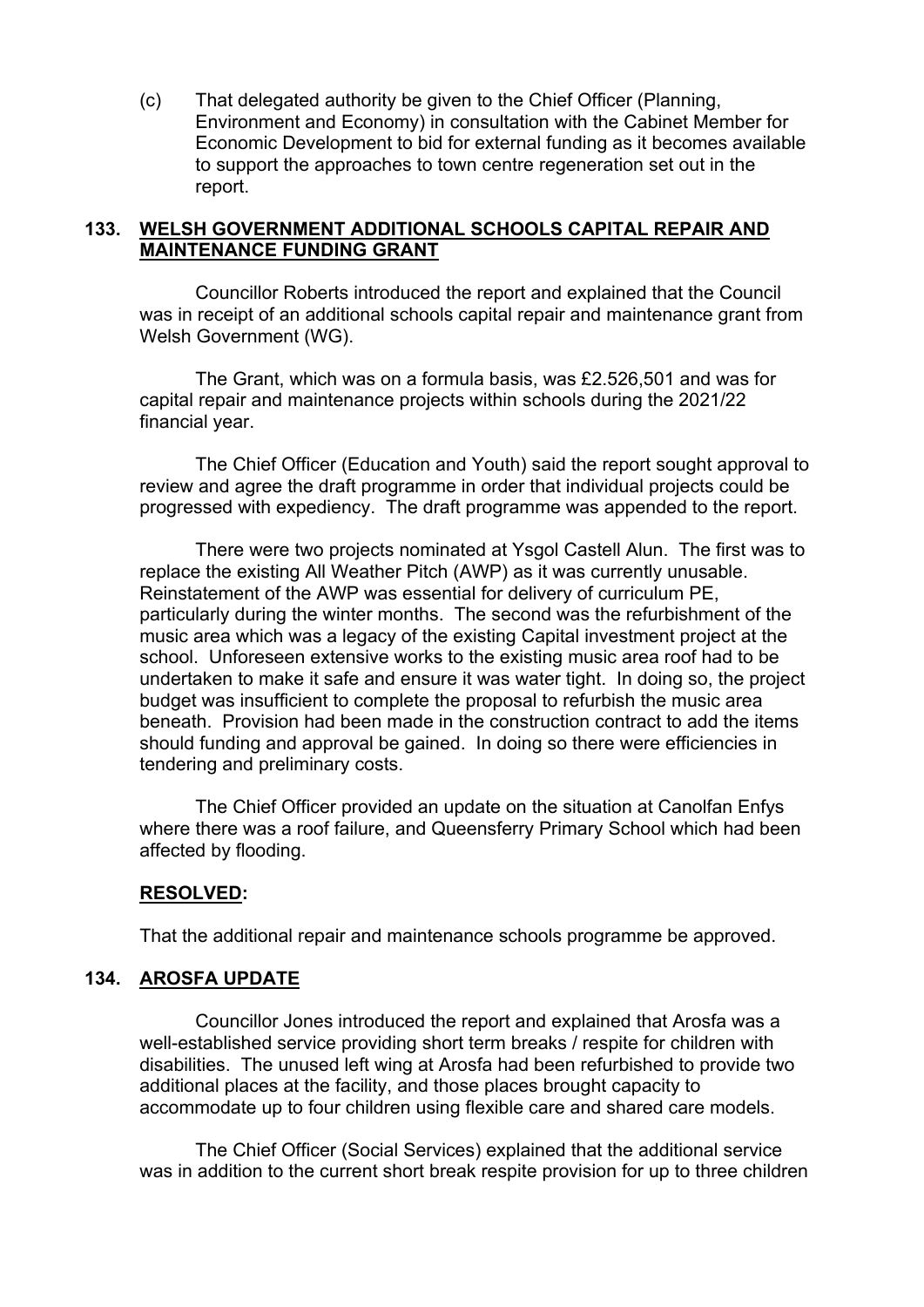at any one time. Together, the plans would enable the Council to support a maximum of four children at any one time.

The provision of an additional two places for shared care respite would form part of the Council's strategic intent to reduce reliance on expensive Out of County Placements, and would enable Flintshire to support children and young people within the county. That would increase the current capacity Flintshire had to offer and more respite care provision within the vision for strategic ambition.

#### **RESOLVED:**

That the progress made at Arosfa be recognised, and the opportunity to provide additional flexible support for up to four children and their families, with the aim of keeping families together and closer to home, be supported.

### **135. INTER AUTHORITY COLLABORATION TO MANAGE THE SUPPLY OF AGGREGATE MINERALS IN THE NORTH EAST WALES SUB-REGION**

Councillor Bithell introduced the report and explained that the Regional Technical Statement Second Review (RTS2) stated that where local authorities were unable to meet their individual indicative apportionment figures for the provision of aggregates, there was a need for all of the local authorities within that sub-region to collaborate in order to ensure that the overall sub-regional apportionments were still met to ensure that a steady supply of those minerals was secured.

The inter-authority collaboration should be agreed in the form of a Statement of Sub-Regional Collaboration (SSRC) agreed by all local authorities within the sub-regional area, which would then be used as evidence base for Local Development Plan policy making and a material planning consideration in development management decisions with respect to the sub-regional need for aggregate minerals in the North East Wales Sub-Region.

Approval of the document by all three local authorities in the North East Wales sub-region would demonstrate that the authorities were committed to interauthority collaboration pertaining the supply of aggregate minerals in line with the sub-regional apportionment figures for sand and gravel, and crushed rock as set out in the RTS2.

It had been considered at Planning Strategy Group on 8<sup>th</sup> April 2021 where the amended draft SSRC was endorsed. Consultation had been taking place with the partner authorities of Denbighshire County Council and Wrexham County Borough Council in order to approve the draft SSRC.

#### **RESOLVED:**

(a) That the amended Statement of Sub-Regional Collaboration (Version 3, April 2021 – Appendix 2) be approved, and for it to be forwarded to the Welsh Government and the Planning Inspectorate for consideration as part of the Examination in Public into Flintshire's Local Development Plan; and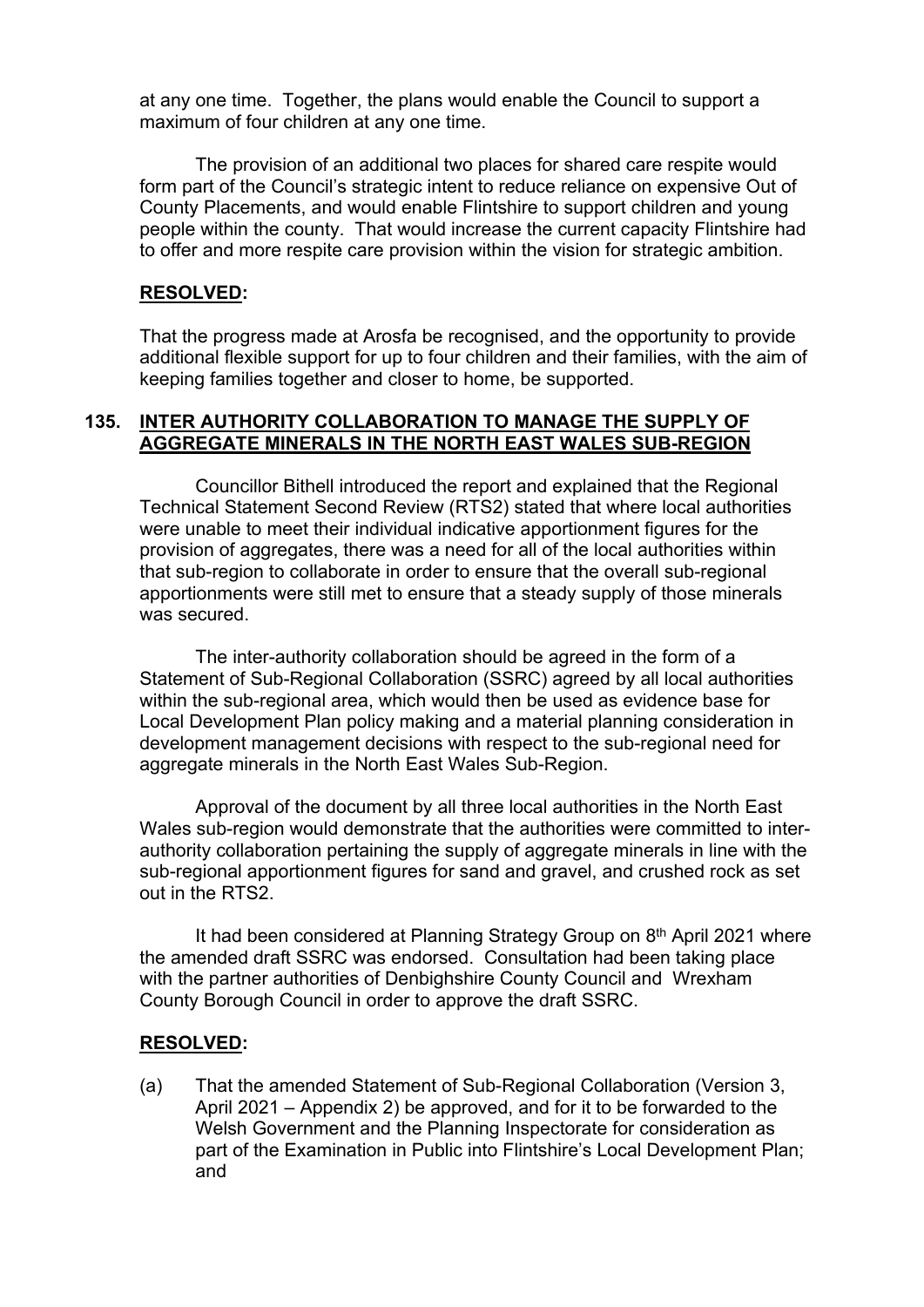(b) That delegated authority be given to the Chief Officer (Planning, Environment and Economy) concerning editorial i.e. non-material amendments, to the draft Statement of Sub-Regional Collaboration should the need arise as a result of recommendations made by Denbighshire County Council or Wrexham County Borough Council following approval of the report.

# **136. EXERCISE OF DELEGATED POWERS**

An information item on the actions taken under delegated powers was submitted. The actions were as set out below:-

## **Housing and Assets**

- **Community Asset Transfer, Former Llanfynydd C.P School Playing Field, Llanfynydd** The transfer of former Llanfynydd C.P. Schools Playing Field, Llanfynydd.
- **Bagillt Bowling Green, Highfield Road, Bagillt** To formally declare surplus to requirements the premises known as Bagillt Bowling Green, Highfield Road, Bagillt.
- **Former Pavillion, Fron Park Road, Holywell (next to the tennis courts)** To formally declare surplus to requirements the premises known Former Pavillion, Fron Park Road, Holywell.
- **New Brighton Community Centre, Moel Fammau Road, New Brighton** To formally declare surplus to requirements the premises known as New Brighton Community Centre, Moel Fammau Road, New Brighton in order to transfer the asset as a Community Asset Transfer (CAT).
- **Housing Benefit Overpayment** Request to write off Housing Benefit Overpayment of £10,901.96.
- **Council Rent – Application to Write Off Tenancy Arrears** Financial Procedure Rules (section 5.2) stipulates that individual bad and irrecoverable debts in excess of £5,000 are considered for write off in conjunction with the relevel Cabinet Member.

The decision to write off is in respect of one tenant who is subject to a Debt Relief Order (DRO). Rent arrears of £6,210.08 are included in the DRO which are now irrecoverable as a result of the award of the DRO.

## **Business Rates Write Offs**

Financial Procedure Rules (section 9.6 – Income and Expenditure) stipulate that any individual debt between the values of £5,000 and £25,000 shall be reported to the Corporate Finance Manager / Section 151 Officer for consideration to write off, in conjunction with the Cabinet Member for Corporate Management and Assets.

The schedule attached to the report, which was summarised by the category of write off, involve two Business Rate accounts totalling